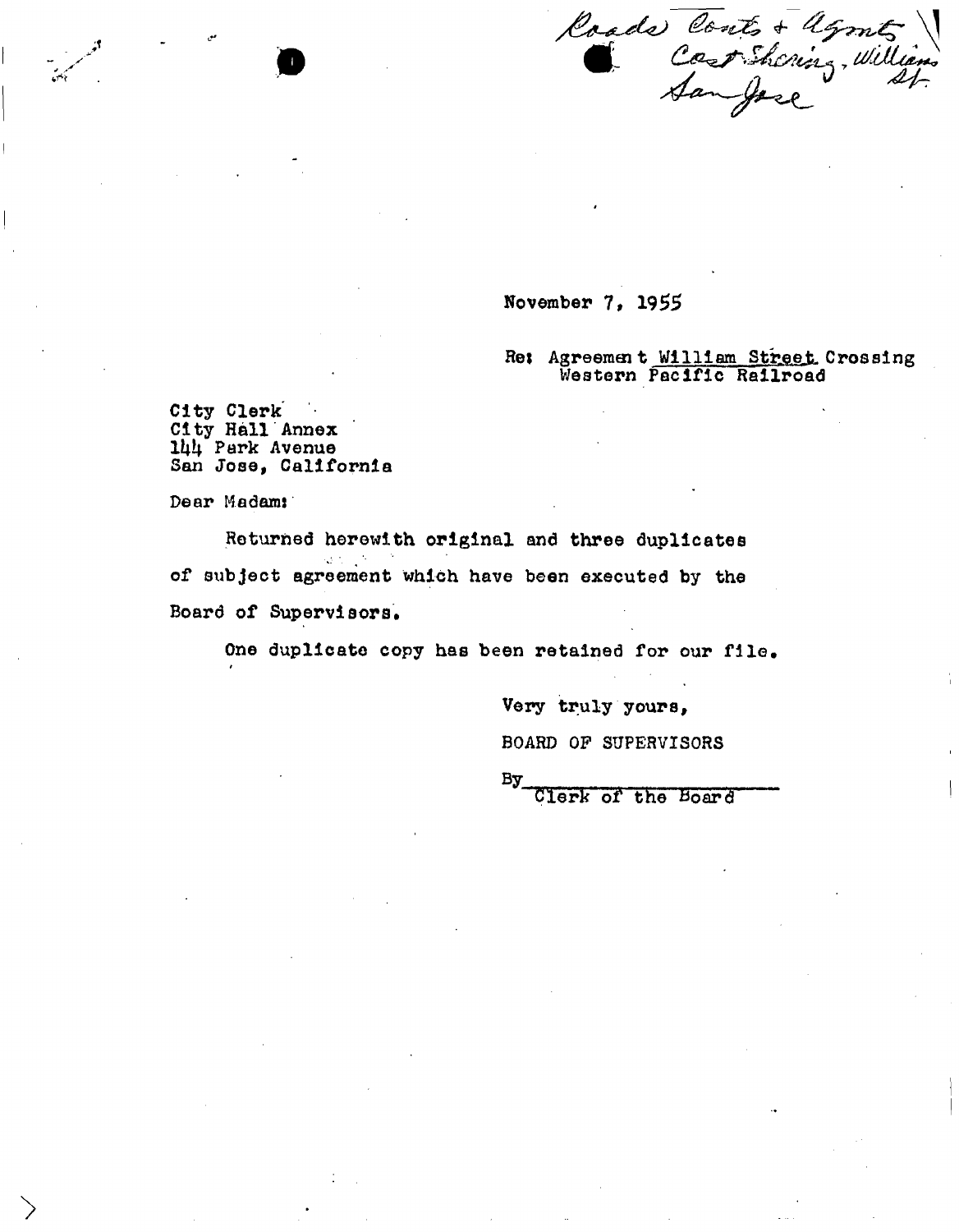



CALIFORNIA

CITY HALL ANNEX 144 PARK AVENUE TELEPHONE CYPRESS 2-3141

September 27, 1955

Mr. Richard Olsen Clerk of the Board of Supervisors of Santa Clara County First and Hosa Streets San Jose, California

Dear Sir:

E How your

Unclosed are five copies of the "Contribution Agreement for Improving Approaches to Western Pacific Railroad Crossing at Williams Street" which have been signed by the proper officials of the City of San Jose,

Will you kindly have this agreement signed by the proper County officials and return three copies of said agreement to my office.

Very truly yours,

Mrs. Dorothy Obvill City Clerk

DC: FG: BC encs.5

DATE Review **APPROVED**  $P = \sqrt{r}$ RE: CE CC PC ENG

*i z* 

OCT 3-**1955** 

**NOV 7 - 1955**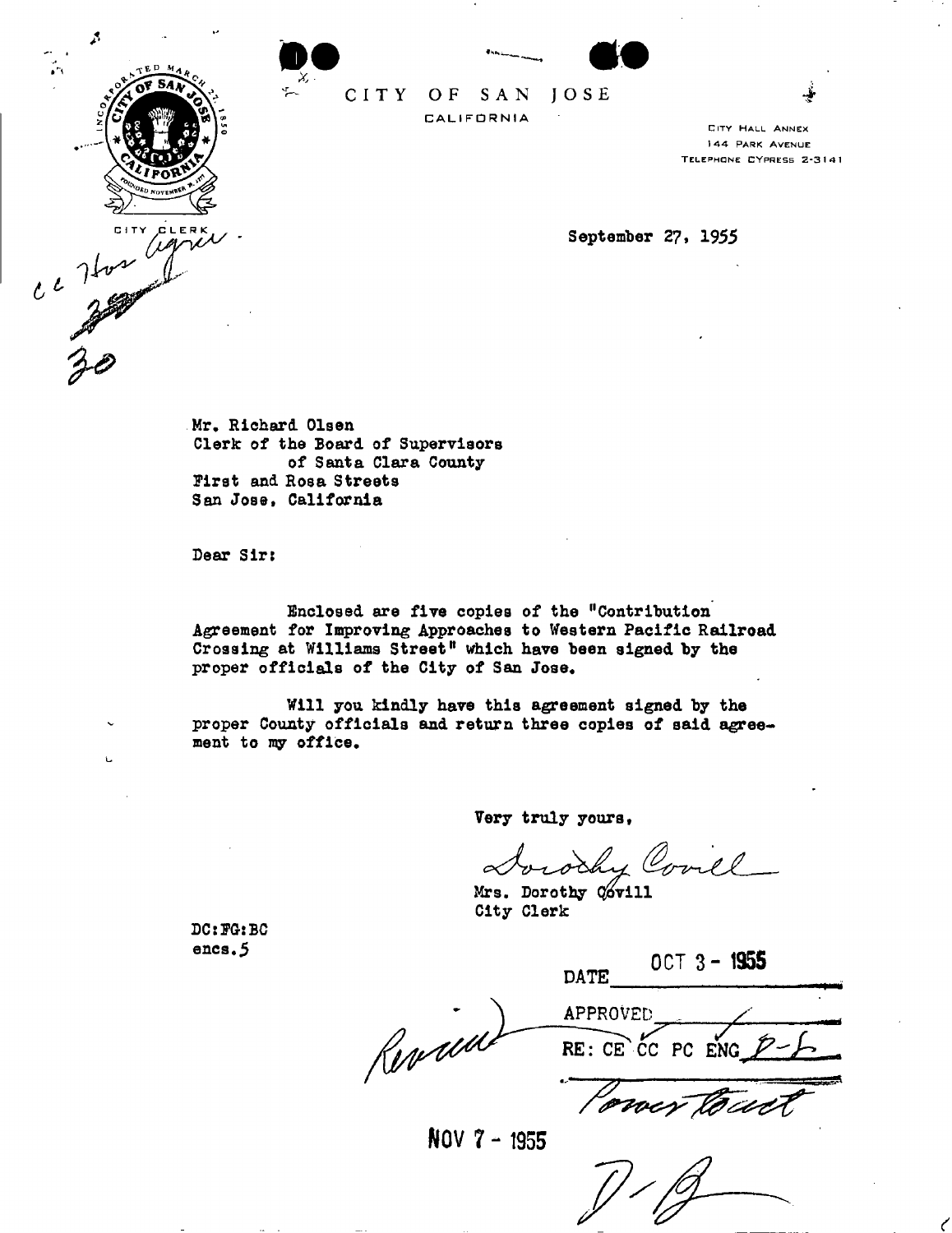CONTRIBUTION AGREEMENT FOR IMPROVING APPROACHES TO WESTEEN PACIFIC RAILROAD CROSSING AT WILLIAMS STREET.

REGIRKK: LG-60

 $9/1755$ 

THIS AGREEMENT, made and entered into this 7th day of September 1955, by and between the COUNTY OF SANTA CLARA, a political subdivision of the State of California, hereinafter referred to as "County", and the CITY OF SAN JOSE, a municipal corporation of the State of California, hereinafter referred to as "City";

### WITNESSETH:

WEEREAS, the approaches to the Western Pacific Railrond Crossing on Williams Street are one-half in the County and one-half in the City; and

WHEREAS, it is necessary for the public safety to correct the aight-distance at said oresaing; and

WIEREAS, the parties hereto are desirous of having this improvement made and are willing to share the cost of said improvement between thomselves:

NOW. THERIFORE, IT IS REREBY AGEBED as follows:

1. County hereby authorizes City to improve and City agrees to improve the approaches to the Western Pacific Railroad Crossing on Williams Street, one-half of which is in the County and one-half in the City.

2. City agrees that said improvement shall be made in accordance with that certain profile of Williams Street Railroad Crossing, dated June 6, 1955 and on file in the office of the City Enginess of the City of San  $Jo30.$ 

3. City agrees that upon completion of said improvement it shall submit to County a certified statement, setting forth the ontire cost of labor and materials for said improvement and other expenses necessary and incidental thereto.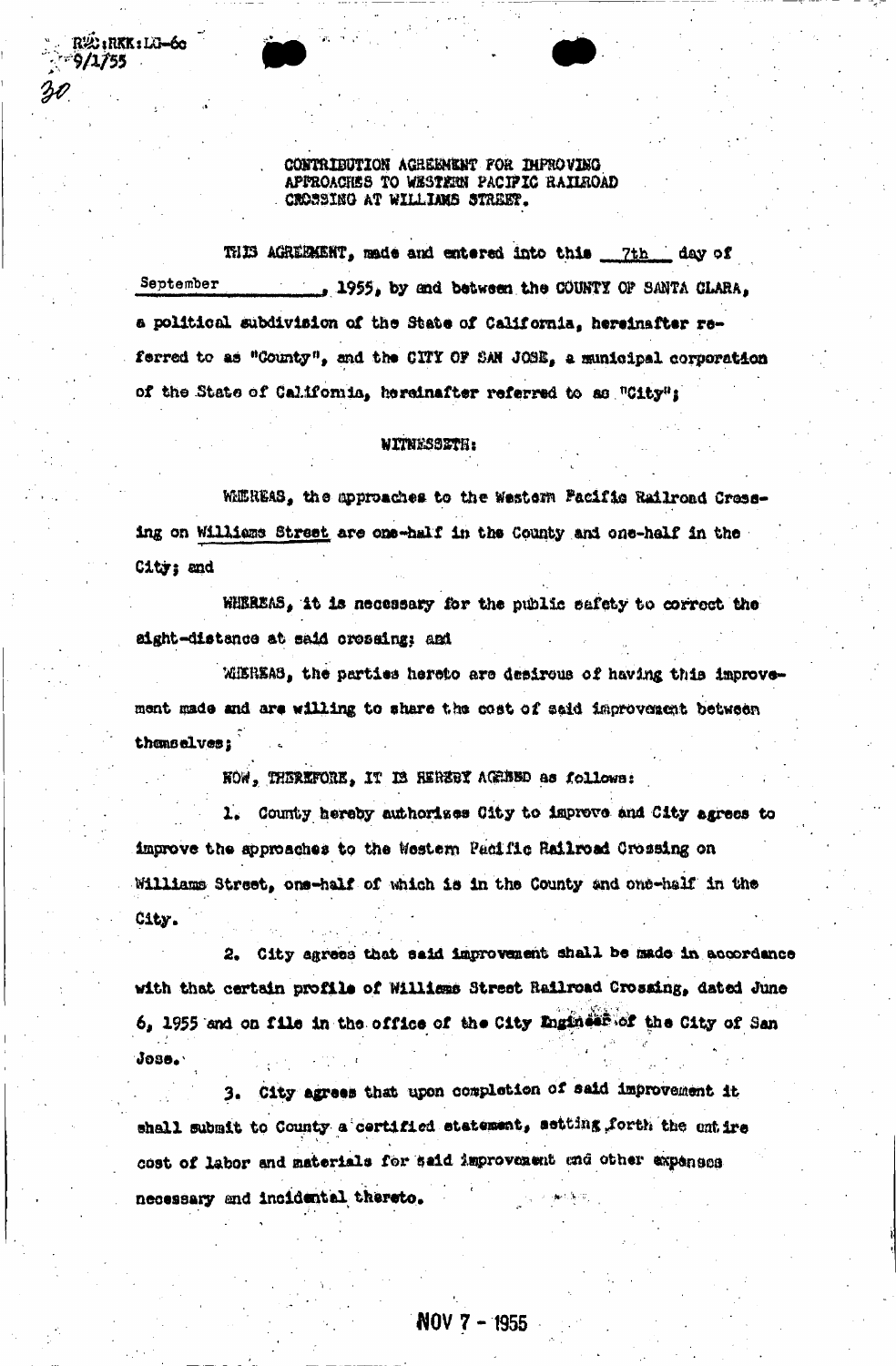County agrees that it shall pay one-half the total cost 4. of said improvement as set out in Part 3 hereof within thirty (30) days of receipt of the aforement ioned statement.

2

COUNTY OF SANTA CLARA, a political sub-<br>division of the State of California

Walterstaska  $B_{\textbf{y}}$ Chattman pro Chairman of the COUNTY

CITY OF SAN JOSE, a municipal corporation of the Stete of Colifornia

1 ster ◢  $\boldsymbol{\mathcal{U}}$ A  $\mathbf{I}$ **By** Hayor V And City Manager

CITY

ATTEST:  $.11$  $C1$ ank City

APPROVED AS TO FORM **City Attorney**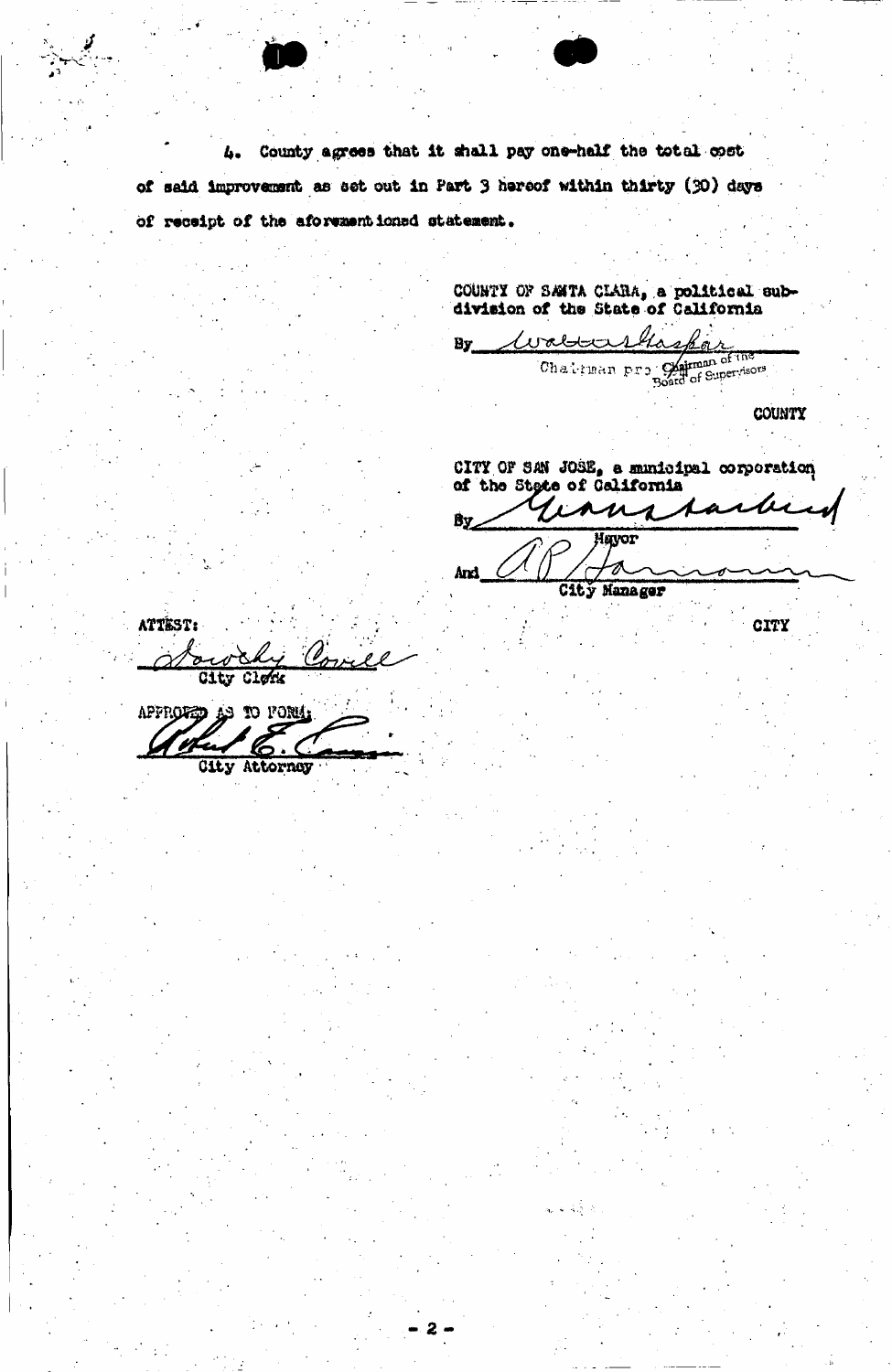## **COUNT Y O F SANT A CLAR A**

**JAMES B. ENOCHS - DIRECTOR OF PUBLIC WORKB** 

### **Department of PUBLIC WORKS**

**' SANT A CLAR A CDUNT Y OFFIC E BLDG. • CIVI C CENTE R FIRS T & ROS A STREETS, SA N JDSE, CALIFORNI A** 

April 13, 1959

Re: CE No. 3088 St. Paul Fire and Marine Insurance Co. No. 404GB1129

The Honorable Board of Supervisors Santa Clara County San Jose, California

Gentlemen:

The street work on the Western Pacific Railroad Company's property located on Williams<br>and Nineteenth Streets was accepted  $\frac{\partial^2 J}{\partial \rho^2}$ and Nineteenth Streets was accepted August 18, 1958.

Ŕ

The maintenance period has expired and all deficiencies have been corrected.

It is recommended that the street bond be released.

Respectfully submitted,

CJAMES B. ENOCHS Director of Public Works

JBE:RAJ:da

 APf? 1 3 *1959*  Date APPROVED RE: CE CC PC DPW FLD NO: ........ABSTAINS: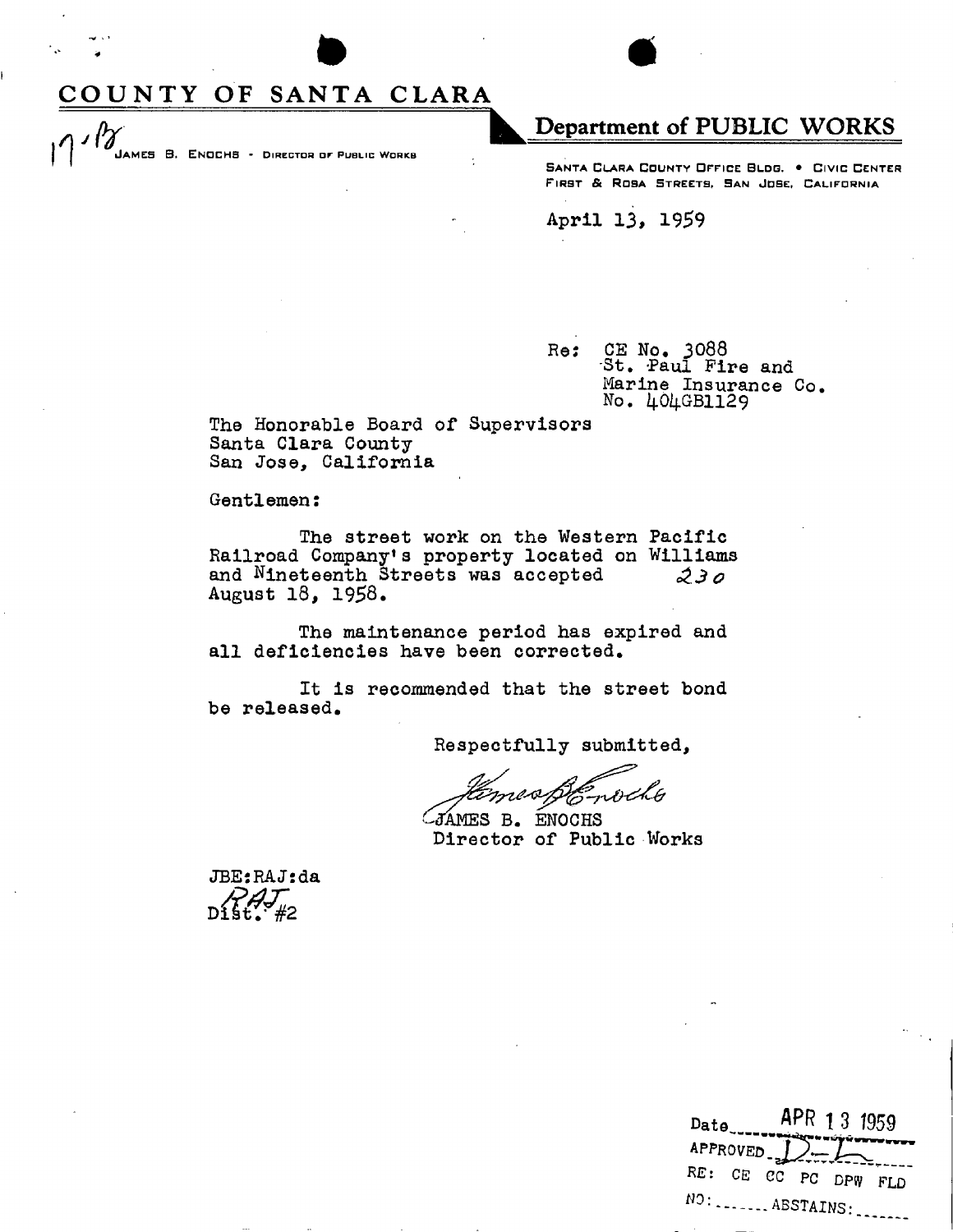HCD:AM 2:8 1-6-58

 $W111$  iams  $\frac{51}{5}$   $\frac{1441555}{230}$  $\frac{19441330}{1941330}$   $\frac{1941330}{13}$   $\frac{1941333}{137249}$ *o B/s* 

I, LOGAN PAINE, Secretary of THE WESTERN PACIFIC RAILROAD *•> i ,*  .<br>COMPANY, a corporation, as such Secretary, do hereby CERTIFY that at a Regular meeting of the Board of Directors of said corporation held at the office of said corporation on the  $\mathcal{I}^-$  day *.,J" , , , » •', ?;- r gt> if t- t* t t *b ' r-* « *V*  \* *\*\**   $\overline{0}$  is the same of satisfactor  $\overline{0}$ present, a resolution was duly and regularly passed in the words present, a resolution was duly and regularly passed in the words and figures following, to wit:

> "RESOLVED, that this corporation execute and deliver to the COUNTY OF SANTA CLARA, a political subdivision of the State of California, a grant deed, subject to all valid existing contracts, leases, liens, encumbrances or claims of title which may affect the property hereinafter described, of an easement for roadway purposes over, along and across that certain real property situate in the County of Santa Clara, State of California, described as follows:

Beginning at the point of intersection of the southeasterly line of William Street with the southeasterly prolongation of the center line of 19th Street (formerly Clay Street) as said streets are shown upon that certain map entitled 'Beach's Addition to East San Jose', which map was filed for record in the office of the Recorder of the County of Santa Clara, State of California, on July 25, 1879, in Book A of Maps, at page 27; said point of intersection being also the northwesterly corner of that certain 40-acre tract of land described in the deed from Standard Realty and Development Company, a corporation, to The Western Pacific Railroad Company, a corporation, dated June 13, 1921, and recorded June 23, 1921, in Book 535 of Deeds, Official Records of Santa Clara County, at page 392; thence from said point of beginning North  $49°$  29' 30" East along the said southeasterly line of William Street, a distance of 345.0 feet; thence at right angles South 40° 30' 30" East, a distance of 12.50 feet; thence at right angles South 49° 29<sup>1</sup> 30" West, a distance of 345.51 feet to a point on the southwesterly line of said 40-acre tract of land; thence North 38° 10' 30" West along said southwesterly line, a distance of 12.51 feet to the point of beginning.

 $\sim 10$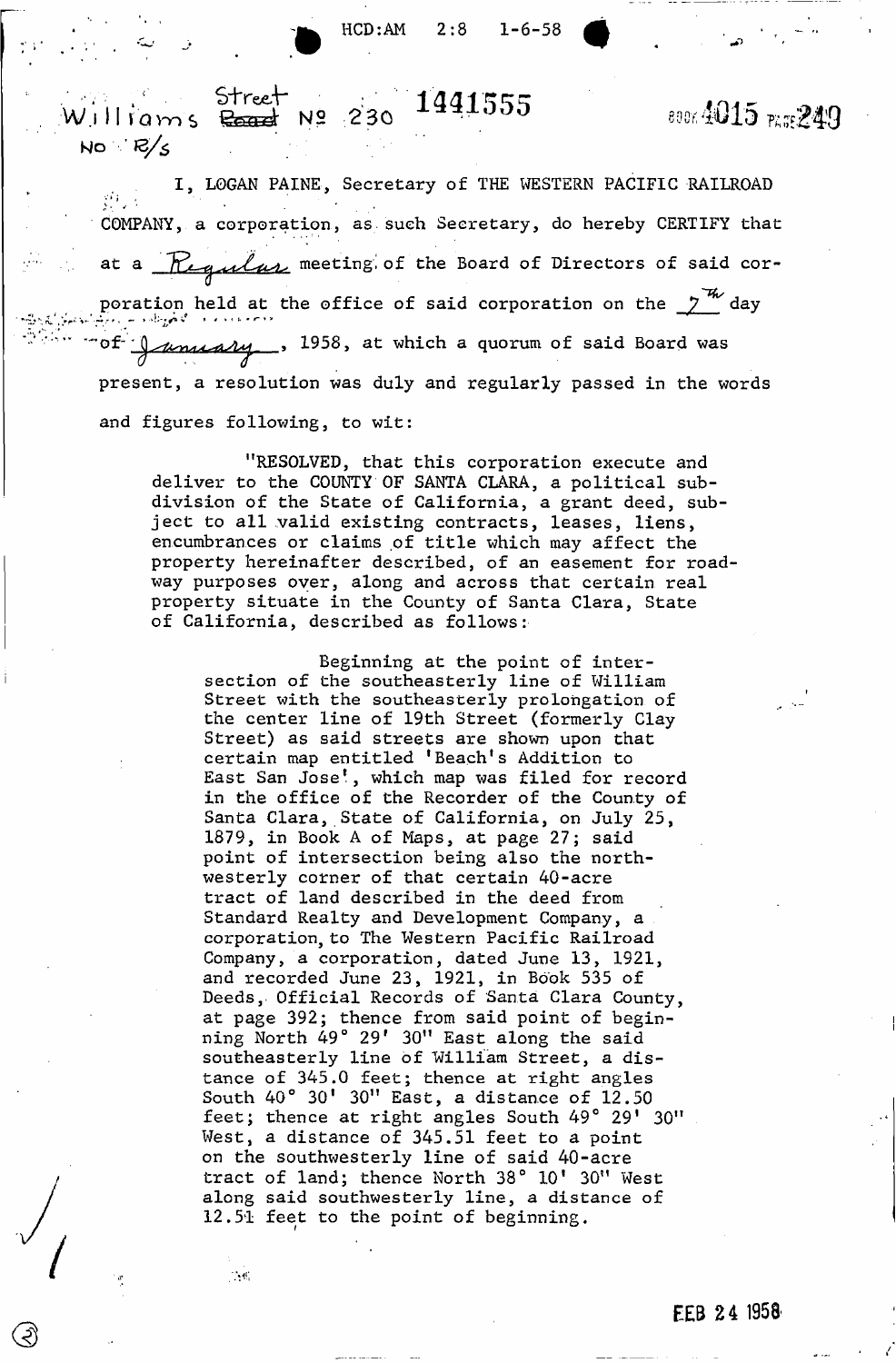# 103**\*4015** pase**250**

Containing an area of 4314.41 square feet, more or less,

SUBJECT, HOWEVER, to the 30.0-foot non-exclusive easement granted to Standard Realty and Development Company by The Western Pacific Railroad Company and recorded May 21, 1957, in Book 3803, Official Records of Santa Clara County, at page 296.

Said deed shall provide that in the event said property or any part thereof shall ever cease to be used for the purposes provided in said deed, said easement or such part thereof as shall have ceased to be so used, and all right, title and interest of said Grantee, its successors or assigns therein, shall revert to this corporation, its successors or assigns.

BE IT FURTHER RESOLVED, that the President or any Vice President, and the Secretary or any Assistant Secretary of this corporation be and they are hereby authorized and directed to execute said deed on behalf of this corporation and in its name and under its seal.

BE IT FURTHER RESOLVED, that the Secretary or any Assistant Secretary of this corporation be and he is hereby authorized and directed to attach to said deed a copy of this resolution duly certified to by him as such Secretary or Assistant Secretary and under the seal of this corporation."

I DO FURTHER CERTIFY that said resolution has not been revoked or amended and that the same is now in full force and effect at the time of the execution hereof.

IN WITNESS WHEREOF, I have hereunto signed my name as such Secretary and affixed the seal of said corporation this *3\*... day

 $\overline{\text{Secretaty}}$  of  $\mathfrak{g}$ 

THE WESTERN PACIFIC RALLROAD CG

Secretaty/OR, Y.

 $4971$ 

 $m$ uary , 1958.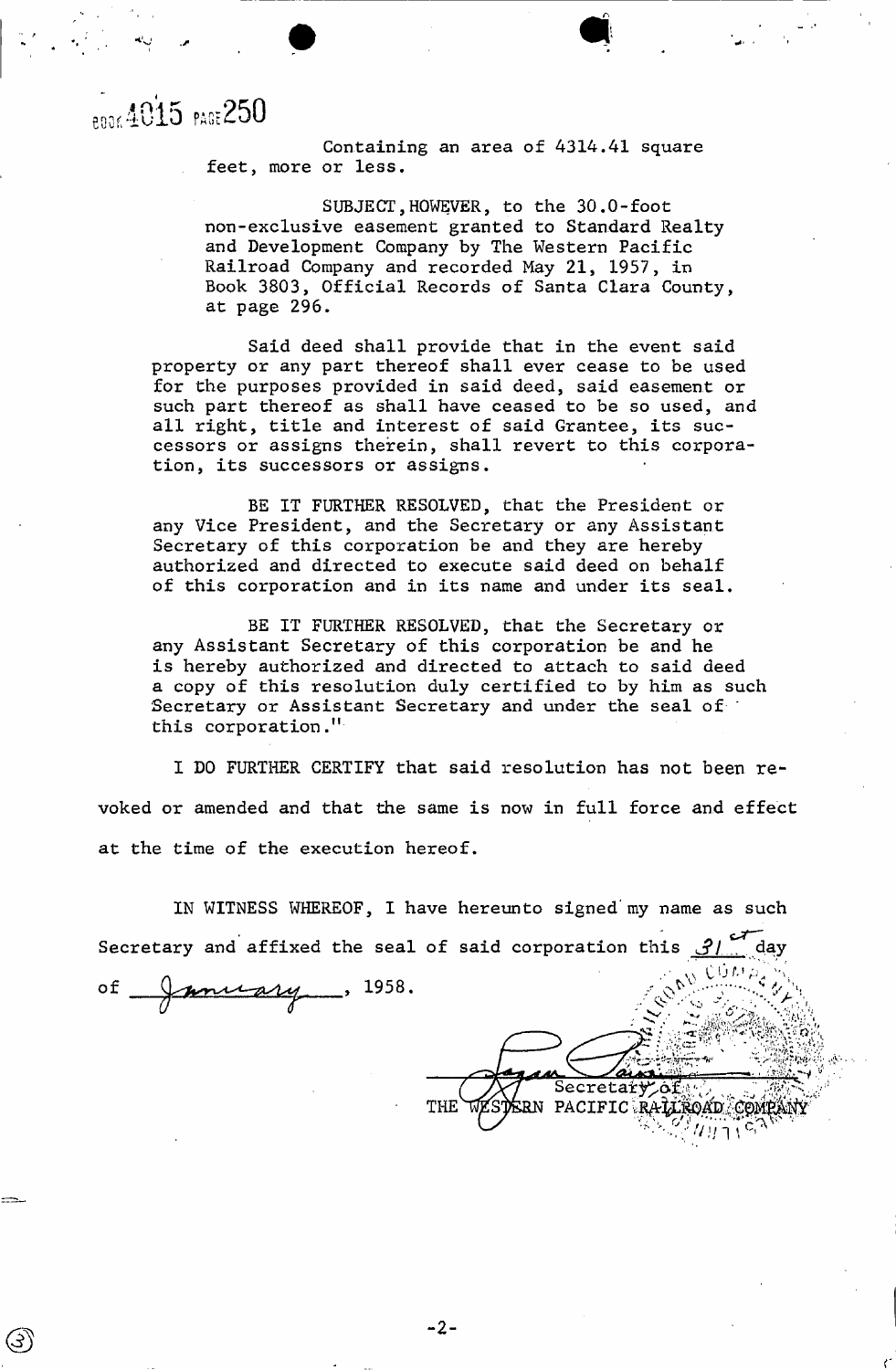$HCD:AM$  2:8

THE WESTERN PACIFIC RAILROAD COMPANY, a corporation, Grantor, does hereby grant unto the COUNTY OF SANTA CLARA, a political subdivision of the State of California, Grantee, an easement for roadway purposes over, along and across that certain real property situate in the County of Santa Clara, State of California, described as follows:

Beginning at the point of intersection of the southeasterly line of William Street with the southeasterly prolongation of the center line of 19th Street (formerly Clay Street) as said streets are shown upon, that certain map entitled "Beach's Addition to East San Jose", which map was filed for record in the office of the Recorder of the County of Santa Clara, State of California, on July 25, 1879, in Book A of Maps, at page 27; said point of intersection being also the northwesterly corner of that certain 40-acre tract of . land described in the deed from Standard Realty and Development Company, a corporation, to The Western Pacific Railroad Company, a corporation, dated June 13, 1921, and recorded June 23, 1921, in Book 535 of Deeds, Official Records of Santa Clara County, at page 392; thence from said point of beginning North 49° 29' 30" East along the said southeasterly line of William Street, a distance of 345.0 feet; thence at right angles South 40° 30' 30" East, a distance of 12.50 feet; thence at right angles South 49° 29<sup>1</sup> 30" West, a distance of 345.51 feet to a point on the southwesterly line of said 40-acre tract of land; thence North 38°  $10^1$  30" West along said southwesterly line, a distance of 12.51 feet to the point of beginning.

Containing an area of 4314.41 square feet, more or less.

SUBJECT, HOWEVER, to the 30.0-foot nonexclusive easement granted to Standard Realty and Development Company by The Western Pacific Railroad Company and recorded May 21, 1957, in Book 3803, Official Records of Santa Clara County, at page 296.

In the event the property herein described or any part thereof shall ever cease to be used for the purposes provided in this deed, said easement, or such part thereof as shall have ceased to be so used, and all right, title and interest of Grantee, its

 $-1-$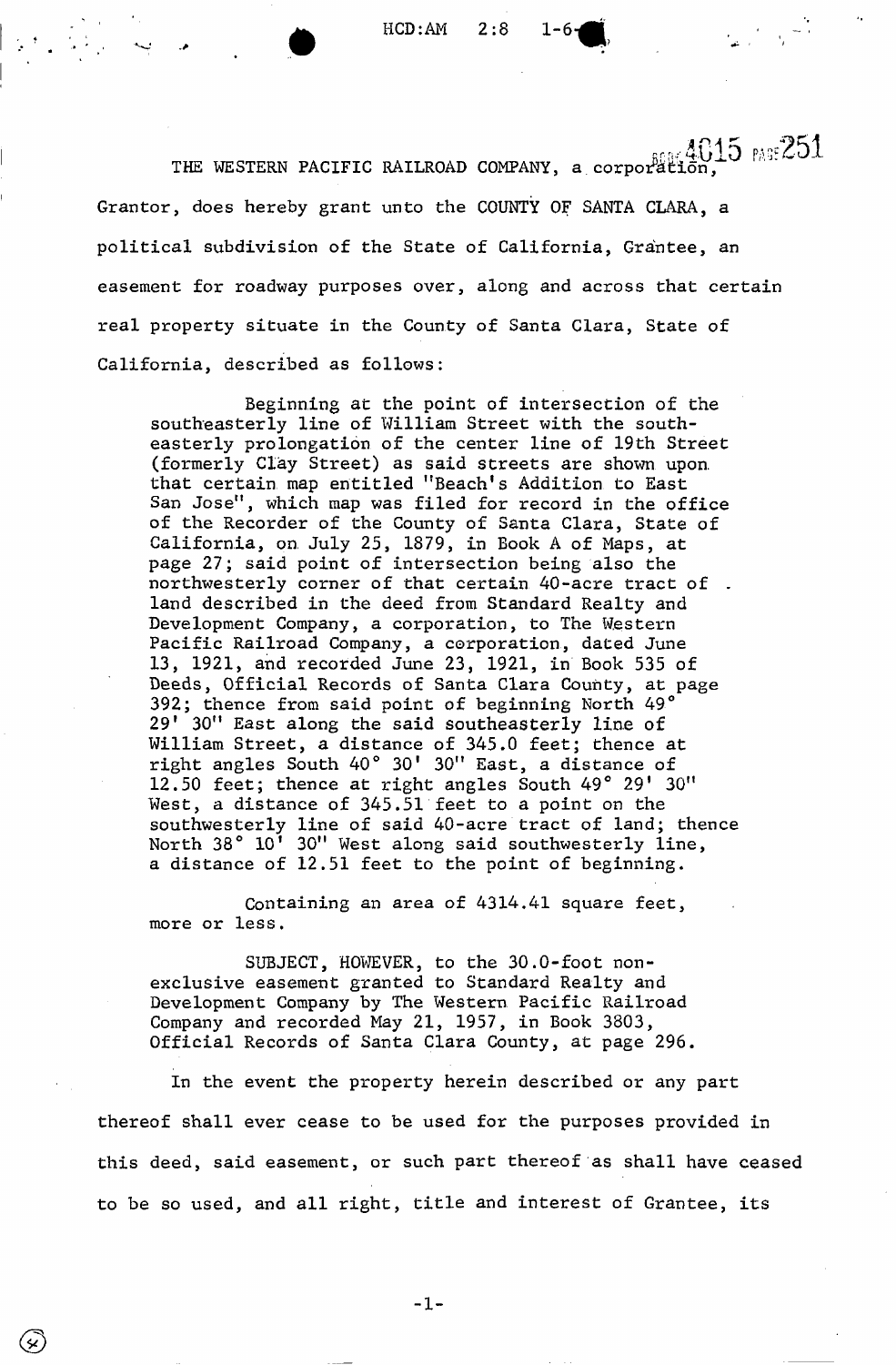## **BRDE 4015 PAGE 252**

successors or assigns therein, shall revert to Grantor, its successors or assigns.

This instrument is subject to all valid existing contracts, leases, liens, encumbrances or claims of title which may affect the said property herein described, and the word "grant" as used herein shall not be construed as a covenant against the existence of any thereof.

IN WITNESS WHEREOF, Grantor has, by its officers thereunto duly authorized by resolution of its Board of Directors, a certified copy of which resolution is hereunto attached, signed its corporate name and affixed its corporate seal this  $\mathcal{I}$   $\mathcal{I}$  day of <u>snuary</u>, 1958.

THE WESTERN PACIFIC RATIROAD COMPANY

By FAWTutz Attest: Secretary

THE FOREGOING <u>deed</u> ETTED TO THE BOARD OF SUPERVISORS , wasil ar THIS 24th DAY OF February 1958 AND CRON MOTION BULY SECONDED. AND CARRIED, SAID \_\_\_\_\_ deed A 18 ACCS TED AND ORDERED RECORDED. Attest-RICHTRD OLS QN, Clerk of the Boar

 $-2-$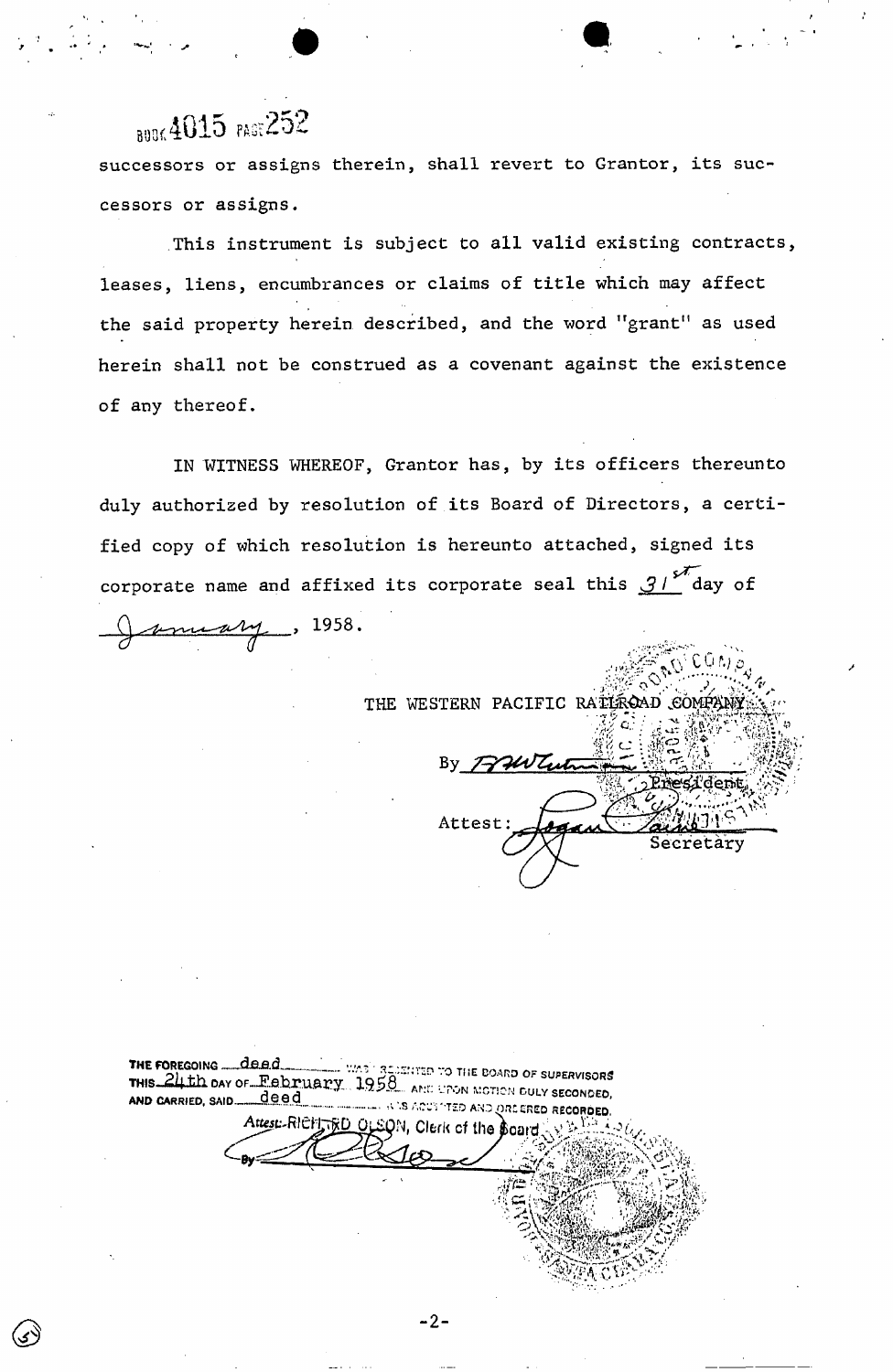STATE OF CALIFORNIA, ) ss **800c4015** PAGE 253 CITY AND COUNTY OF SAN FRANCISCO )

On this  $31^{27}$  day of January , 1958, before me, EMMA N. McCLURE, a Notary Public in and for the City and County of San Francisco, State of California, residing therein, duly commissioned and sworn, personally appeared F. B, WHITMAN, known to me to be the President of THE WESTERN PACIFIC RAILROAD COMPANY, the corporation described in and that executed the within instrument, and he acknowledged to me that such corporation executed the same pursuant to a resolution of its Board of Directors.

IN WITNESS WHEREOF, I have hereunto set my hand and affixed my official seal at my office in the City and County of San Francisco, the day and year in this certificate first above written.

Public Notarv

in and for the City and County San Francisco, State gf

My Commission expires April 5, 1959.  $1441555$ 

**80cr>4C15 PAGE249** 

**FEB 28 9 oo A 1958** 

**OFt-'ICIAI. HiiCORDS SANTA CLARA COUNTY** 

ECORDER

**EILED FOR RECORD \_\_QUES T OF BOARD OF SUPERVISORS**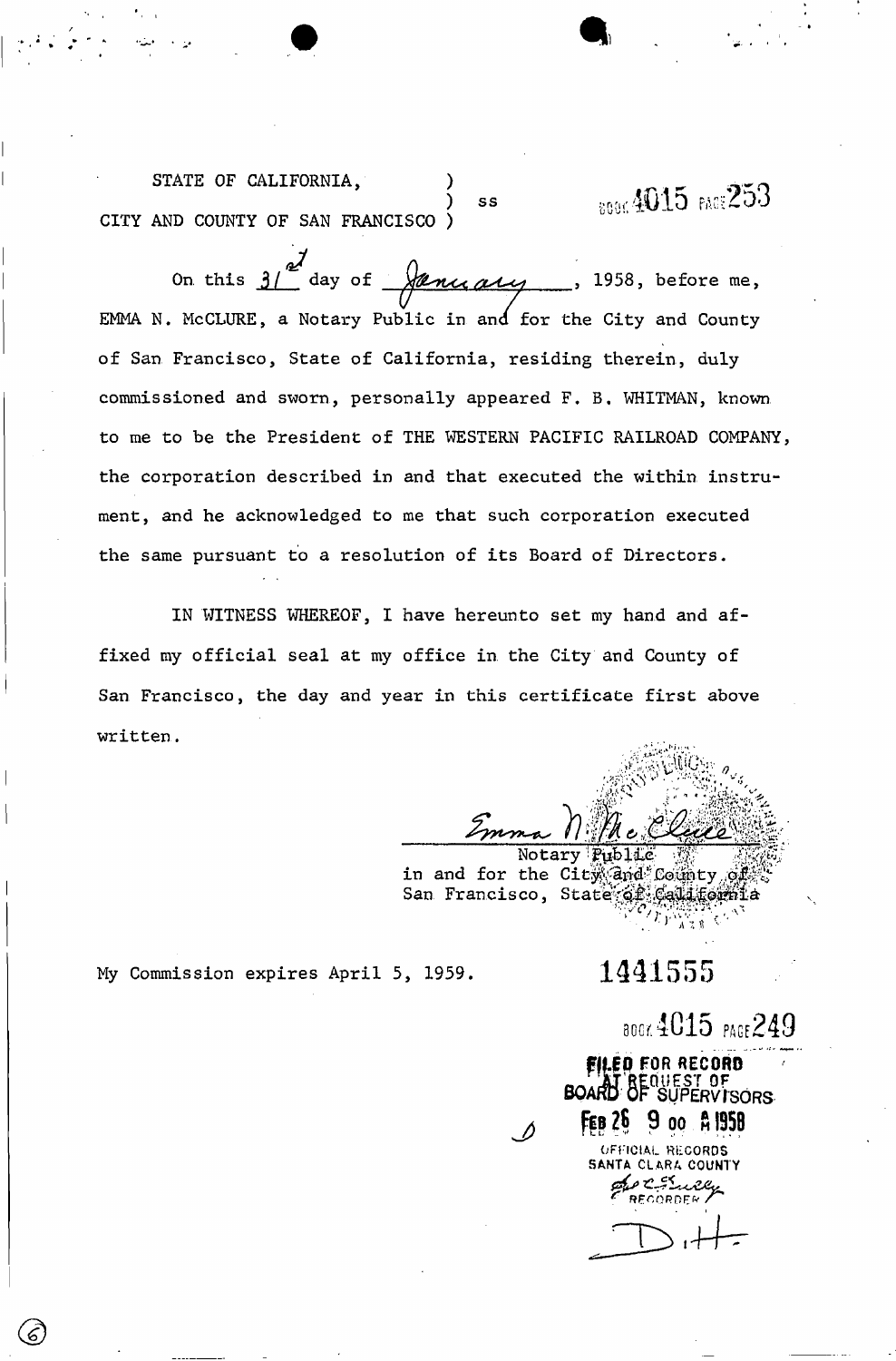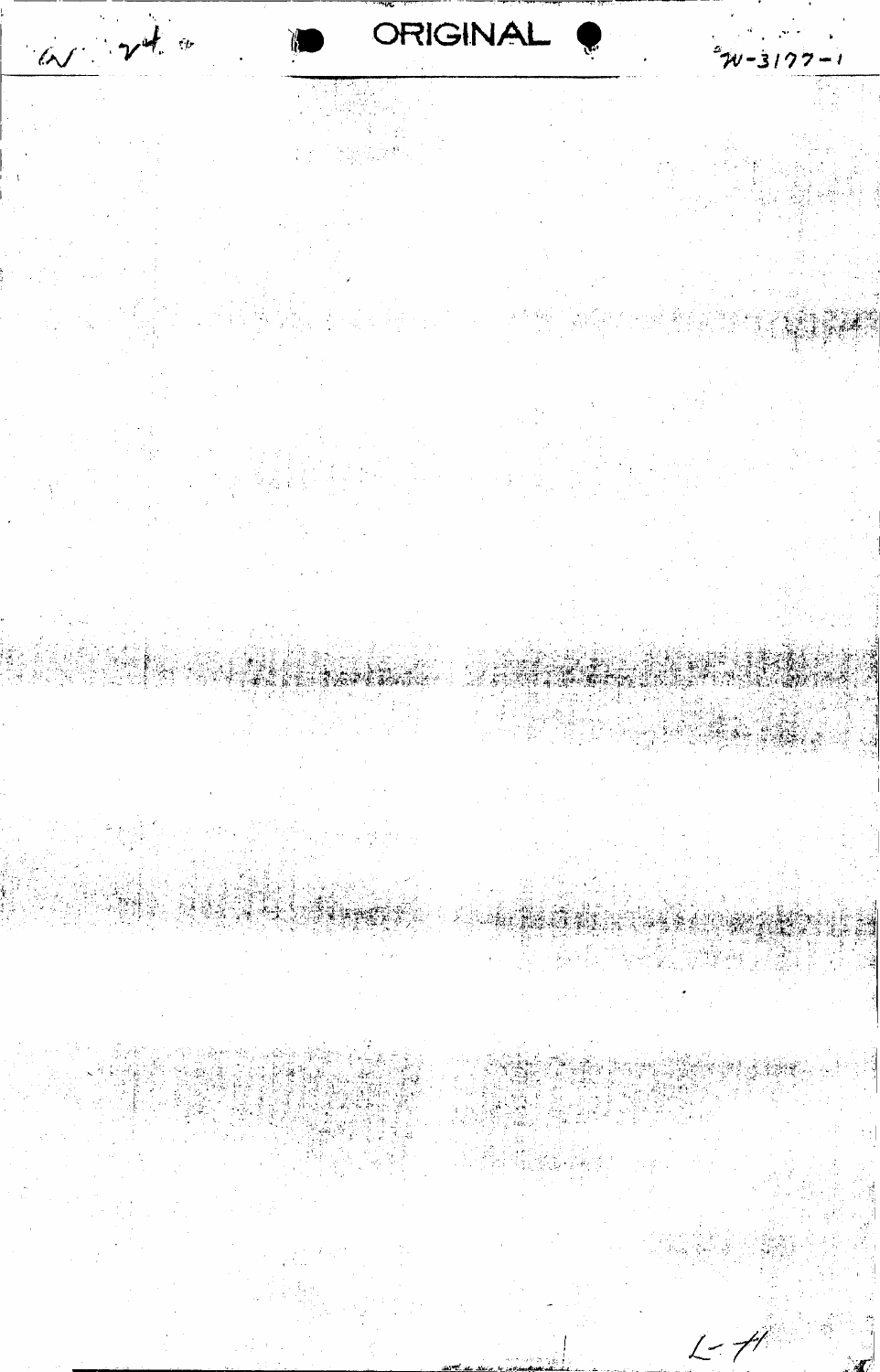| STATE OF CALIFORNIA. |             |  |  |
|----------------------|-------------|--|--|
| COUNTY OF.           | Santa Clara |  |  |

Acknowledgment of Attorney-in-Fact.

On this 23. day of **October.** 1957..., before me, a Notary Public, within and

for the said County and State, personally appeared Hj,".Clark , known to me to be the person whose name is subscribed to the within instrument as the Attorney-in-Fact of and for the **St. Paul Fire and Marine Insurance Company,** Saint Paul, Minnesota, a corporation created, organized and existing under and by virtue of the laws of the State of Minnesota, and acknowledged to me that he subscribed the name of the **St. Paul Fire and Marine Insurance Company** thereto as Surety, and his own name as Attorney-in-Fact. ^

Lorence M Burtner

Notary Public 1

15001 7-57 10M Ed. 3-56 CALIF,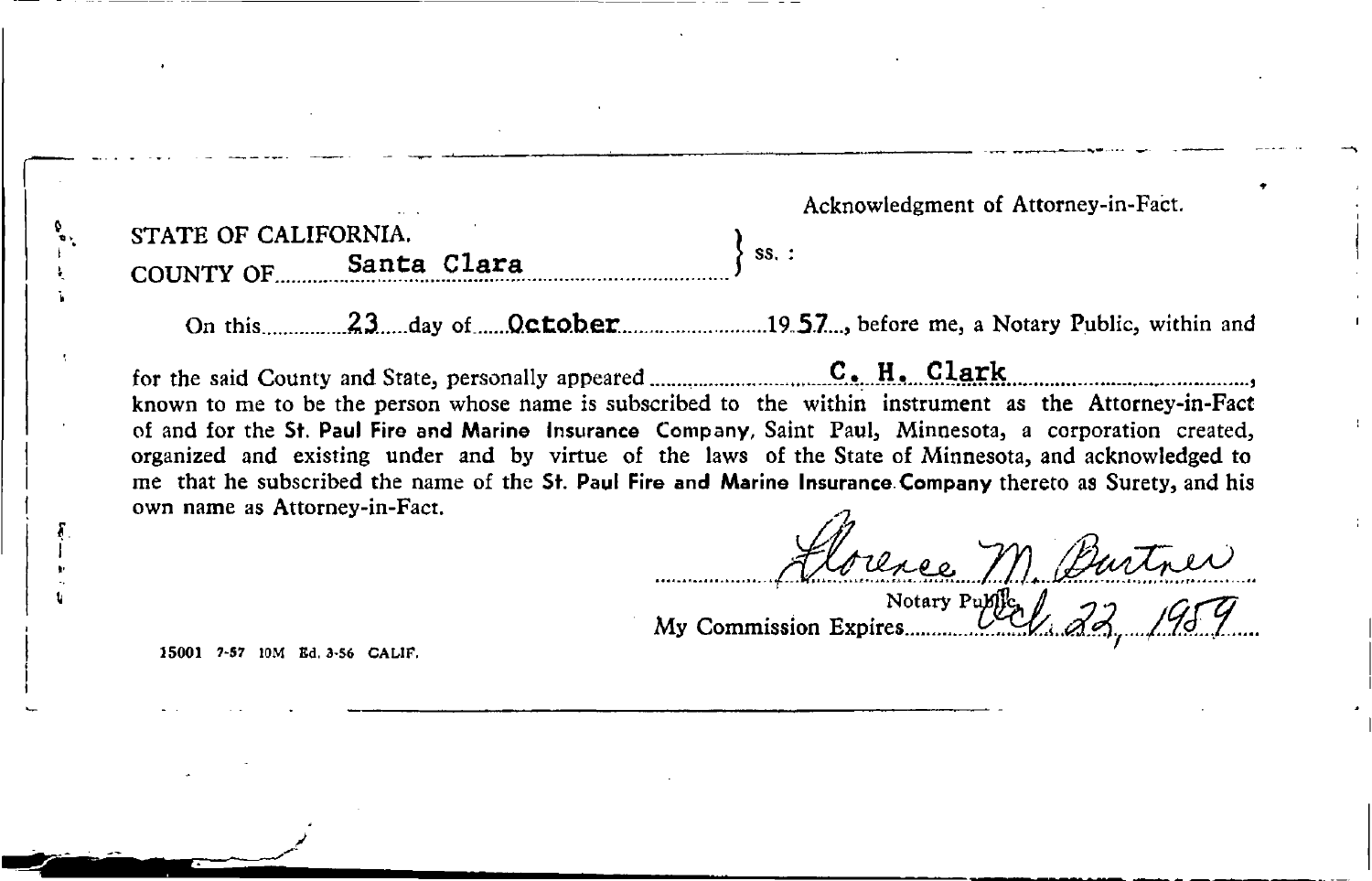$230$  Faithful Performance and Completion

Number Required<br>Bond No. 404GB1129 *4 0* 

Premium:  $$36.00$ 

Improvement Bond

•

KNOW ALL MEN BY THESE PRESENTS:

**^.-Willia m ST. M** 

N<sup>o</sup>

 $\mathbb{C}_{\mathbb{B}}$  No

That we, J. C. BATEMAN, INC. as Principal and ST. PAUL FIRE & MARINE as Surety are held and firmly bound unto the County of Santa Clara, State of California, in the eum of THIRTYSSIX HUNDRED Dollara  $(3, 3,600100)$  lawful money of the United States, for the payment of which will and truly to be made, we bind ourselves, our heirs, executors, successors and assigns, jointly and aeverally, firmly by theae presents.

THE CONDITION of the foregoing obligation is auch that,

WHEREAS: said principal will perform all necessary improvements  $\sim$ relative to ACCELERATION LANE ON WILLIAM STREET AT 19TH STREET, SAN JOSE, located CALIFORNIA.

in accordance with the approved Improvement Plans prepared by WESTERN

PACIFIC RAILROAD CO. Civil Engineer on file in the Santa Clara County Engineers Office.

WHEREAS: Improvements shall be completed within one year from the date<br>see this bond by the Board of Supervisors.

WHERAS: Improvements shall be maintained for a period of at least one year after acceptance of construction by the County. This bond shall be in full force: and effect through the period of maintenance. The maintenance period shall continue until such time that all deficiencies of construction are corrected to the satisfaction of the County Engineer's Office.

NOW, THEREFORE, if the said Principal shall well and truly do and perform all the covenants and obligations aa set forth above, on ita part to be done and performed at the time and in the manner specified therein, then this obligation shall be null and void; otherwise this bond shall remain In full force and effect.

WITNESS OUR HANDS THIS 23rd Day of OCTOBER 19 57

PRINCIPAL J, C, BATEMAN, INC. BY:

SAINT PAUL FIRE & MARINE INSURANCE CO. SURETY COMPANY



 $\text{Now} \widetilde{q}_{-1}$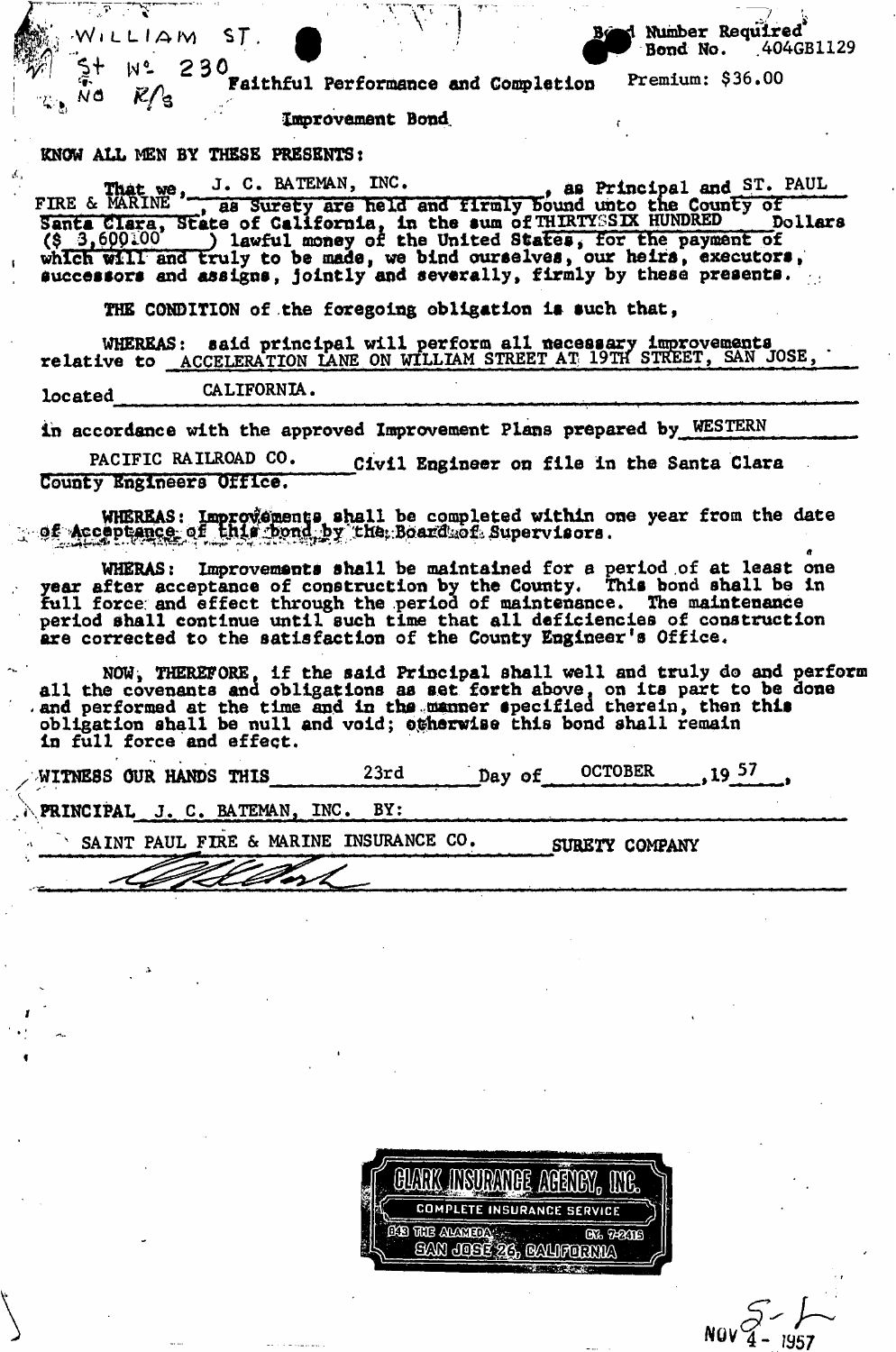prébende.<br>Préperde  $\label{eq:G} \mathcal{G}^{(n)}_{\mathcal{G}}(\mathcal{G},\mathcal{G})=\mathcal{G}^{(n)}_{\mathcal{G}}(\mathcal{G}^{(n)}_{\mathcal{G}}(\mathcal{G},\mathcal{G}))$ 

andra San<br>Andra San Chivan

a de Camera de la Cada de Camara de la Camara de Camara de Camara de la Camara de Camara de la Camara de la Ca

 $\mathcal{L}^{\text{max}}_{\text{max}}$ (第19条第4条)  $\frac{1}{2}$  ,  $\frac{1}{2}$ 

. We can expect over  $\mathbb{R}^{2n}$ 

a 1999 – Alaith Bottfall, <mark>en akkaa A</mark>lai Andalai ay dayan Ingar<br>1990 – Alaith Alban a dahar a<sup>b</sup>ar 2004 tana ang ka

230 mecreaux de end.

 $\label{eq:2.1} \frac{1}{\sqrt{2}}\left(\frac{1}{\sqrt{2}}\right)^{2} \left(\frac{1}{\sqrt{2}}\right)^{2} \left(\frac{1}{\sqrt{2}}\right)^{2} \left(\frac{1}{\sqrt{2}}\right)^{2} \left(\frac{1}{\sqrt{2}}\right)^{2} \left(\frac{1}{\sqrt{2}}\right)^{2} \left(\frac{1}{\sqrt{2}}\right)^{2} \left(\frac{1}{\sqrt{2}}\right)^{2} \left(\frac{1}{\sqrt{2}}\right)^{2} \left(\frac{1}{\sqrt{2}}\right)^{2} \left(\frac{1}{\sqrt{2}}\right)^{2} \left(\$ 

 $\label{eq:2.1} \frac{1}{\sqrt{2}}\left(\frac{1}{\sqrt{2}}\right)^{2} \left(\frac{1}{\sqrt{2}}\right)^{2} \left(\frac{1}{\sqrt{2}}\right)^{2} \left(\frac{1}{\sqrt{2}}\right)^{2} \left(\frac{1}{\sqrt{2}}\right)^{2} \left(\frac{1}{\sqrt{2}}\right)^{2} \left(\frac{1}{\sqrt{2}}\right)^{2} \left(\frac{1}{\sqrt{2}}\right)^{2} \left(\frac{1}{\sqrt{2}}\right)^{2} \left(\frac{1}{\sqrt{2}}\right)^{2} \left(\frac{1}{\sqrt{2}}\right)^{2} \left(\$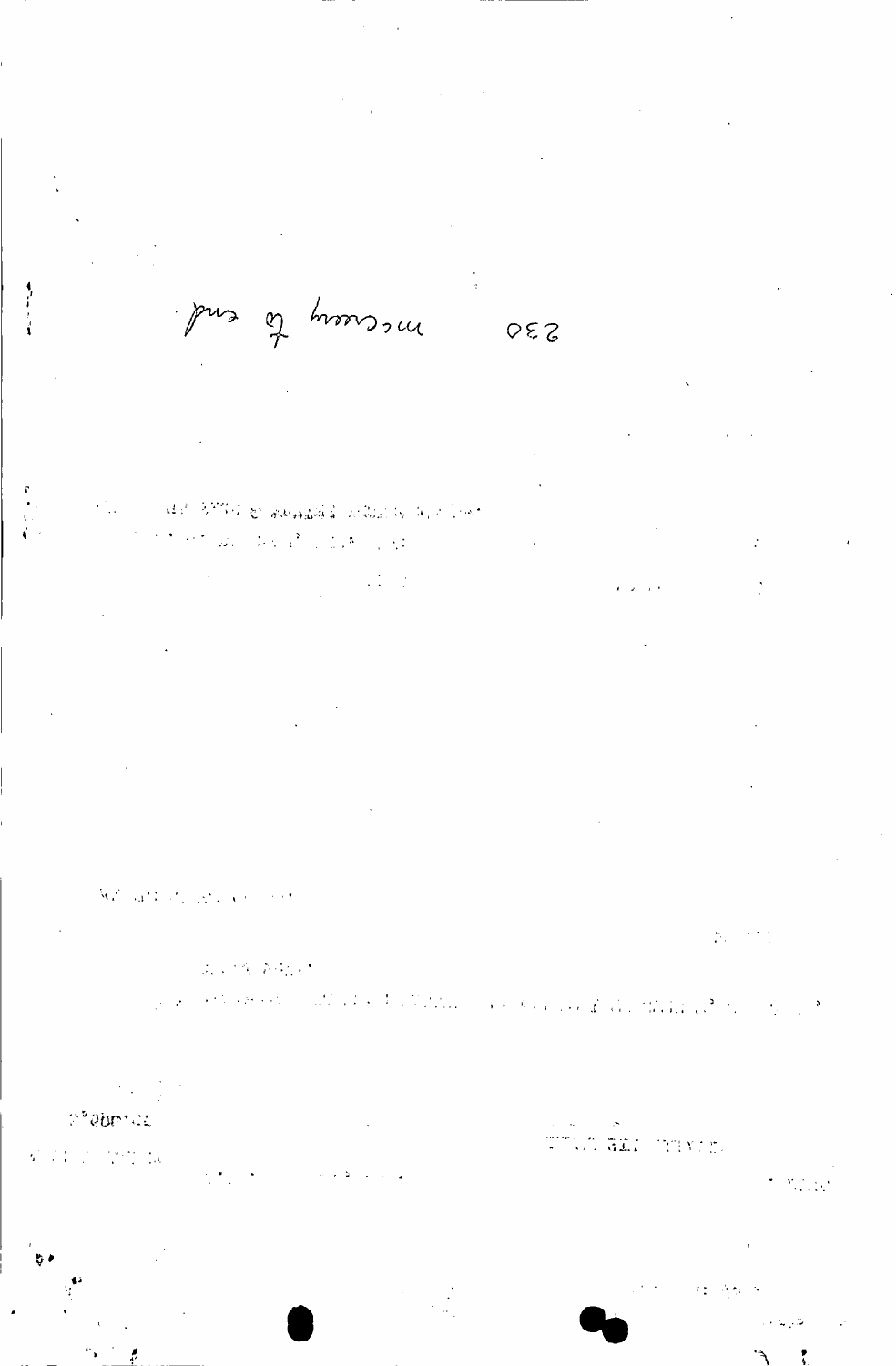|                          |                                      |                              | $\mathcal{F} \rightarrow$                    |                                                                |                                               |
|--------------------------|--------------------------------------|------------------------------|----------------------------------------------|----------------------------------------------------------------|-----------------------------------------------|
|                          |                                      |                              |                                              |                                                                | <b>CONTRACTOR</b>                             |
|                          |                                      |                              |                                              |                                                                |                                               |
| Woter Line Pearman Waren | Prop. Edge Pave.                     |                              | $\sum_{i=1}^{n}$<br>$ \sim$ $\sim$ $Y$ olley | Future R/W Line<br>7 Exist. R/W Line                           | 8-Wires (feed                                 |
| Street light Guy Poles   | <u>ਪ੍ਰਸ</u> ਾਸ                       |                              |                                              | flow line ales You<br>Transition& Conform to Existing Parement | -CExisting Edge of Powing<br>$son.$ sewer $-$ |
|                          | <b>MAO</b><br>Ο<br>$\frac{378}{570}$ | ing).<br>Sta<br>$\sigma$ and | $\overline{1}$<br>$\frac{1}{2}$              | O<br>260.28                                                    | Exist. Curb Line<br>CONC. Side                |
|                          | Ē<br>u<br>$\tilde{\mathbf{x}}$       |                              | Existing Street Line-                        |                                                                | Future Street Line-                           |
|                          |                                      |                              |                                              | $\neg$ PLA<br>$5 - 5$ cale $1 - 30$                            |                                               |
|                          | $\mathcal{R}$<br><b>2014</b>         |                              |                                              |                                                                |                                               |

रिक्टर <sub>हो</sub>।